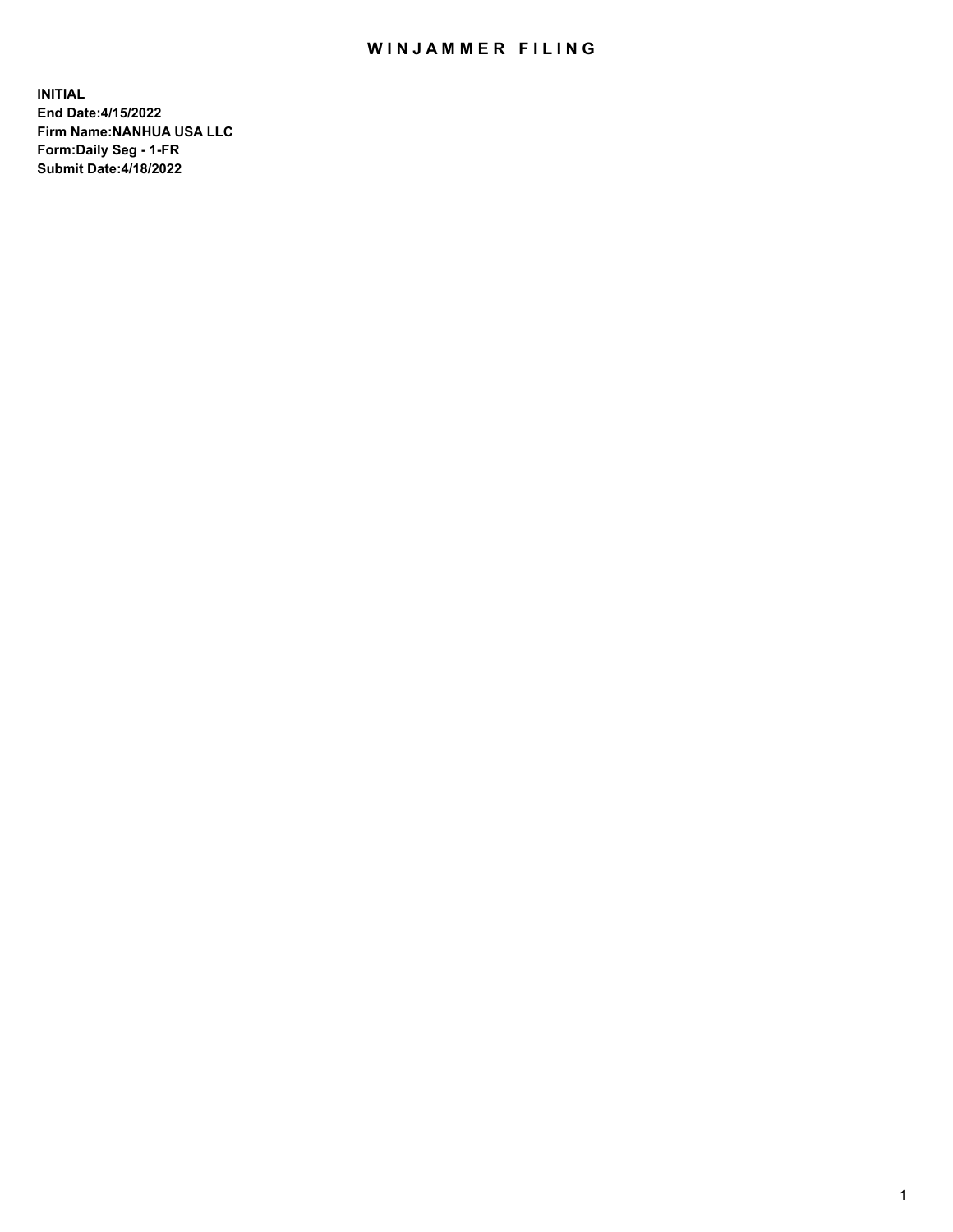## **INITIAL End Date:4/15/2022 Firm Name:NANHUA USA LLC Form:Daily Seg - 1-FR Submit Date:4/18/2022 Daily Segregation - Cover Page**

Name of Company **NANHUA USA LLC** [0010] Contact Name **Tracy Yuan** [0040] Contact Phone Number **+1 (312) 526-3930** [0060] Contact Email Address **tracy.yuan@nanhua-usa.com** [0065] FCM's Customer Segregated Funds Residual Interest Target (choose one): a. Minimum dollar amount: ; or **3,500,000** [8930] b. Minimum percentage of customer segregated funds required:% ; or **0** [8940] c. Dollar amount range between:and; or **0** [8950] **0** [8951] d. Percentage range of customer segregated funds required between:% and%. **0** [8960] **0** [8961] FCM's Customer Secured Amount Funds Residual Interest Target (choose one): a. Minimum dollar amount: ; or **100,000** [8970] b. Minimum percentage of customer secured funds required:% ; or **0** [8980] c. Dollar amount range between:and; or **0** [8990] **0** [8991] d. Percentage range of customer secured funds required between:% and%. **0** [9000] **0** [9001] FCM's Cleared Swaps Customer Collateral Residual Interest Target (choose one): a. Minimum dollar amount: ; or **0** [9010] b. Minimum percentage of cleared swaps customer collateral required:% ; or **0** [9020] c. Dollar amount range between:and; or **0** [9030] **0** [9031]

d. Percentage range of cleared swaps customer collateral required between:% and%. **0** [9040] **0** [9041]

Attach supporting documents CH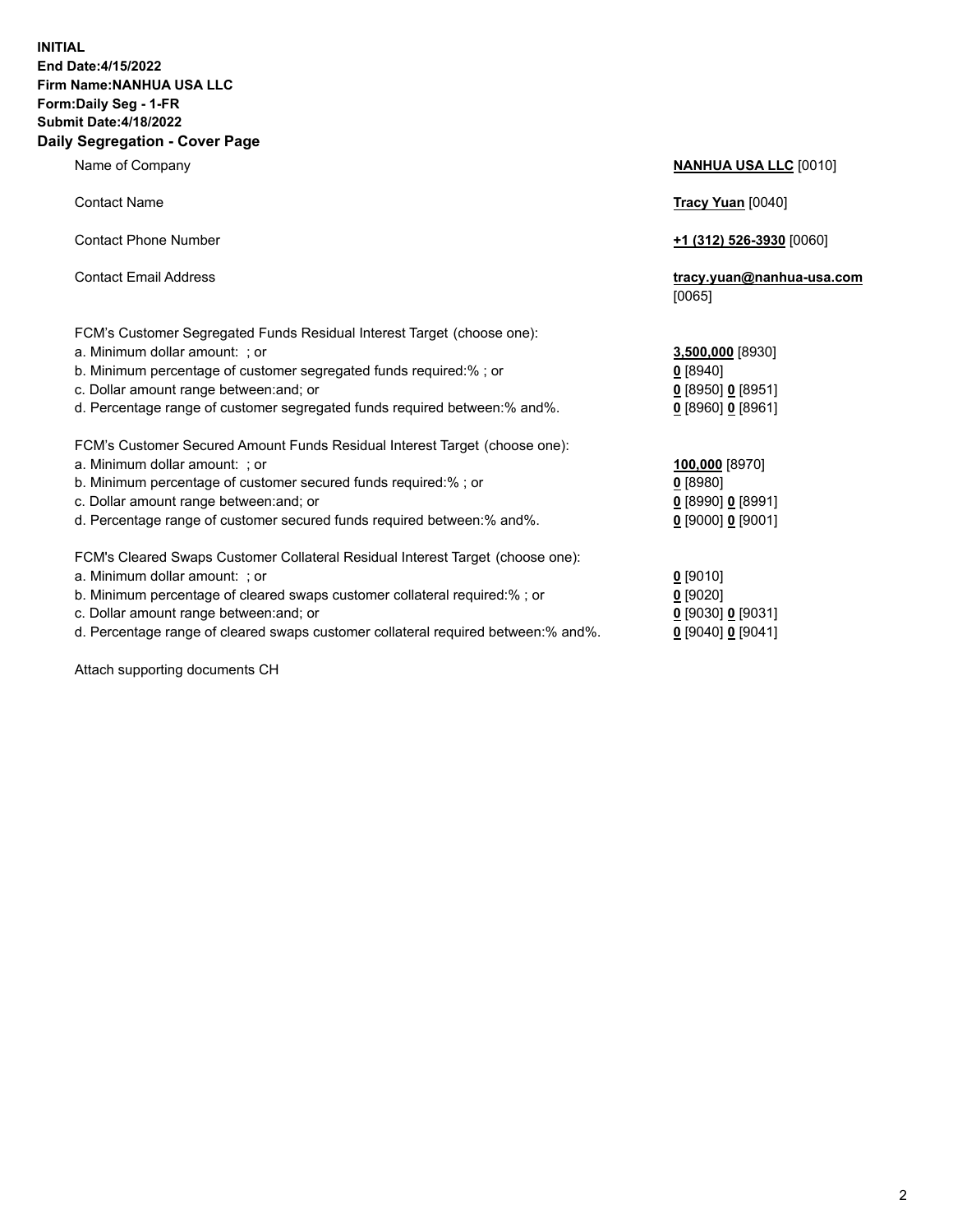## **INITIAL End Date:4/15/2022 Firm Name:NANHUA USA LLC Form:Daily Seg - 1-FR Submit Date:4/18/2022 Daily Segregation - Secured Amounts**

|     | Foreign Futures and Foreign Options Secured Amounts<br>Amount required to be set aside pursuant to law, rule or regulation of a foreign                         | $0$ [5605]                   |
|-----|-----------------------------------------------------------------------------------------------------------------------------------------------------------------|------------------------------|
| 1.  | government or a rule of a self-regulatory organization authorized thereunder<br>Net ledger balance - Foreign Futures and Foreign Option Trading - All Customers |                              |
|     | A. Cash<br>B. Securities (at market)                                                                                                                            | 336,590 [5615]<br>$0$ [5617] |
| 2.  | Net unrealized profit (loss) in open futures contracts traded on a foreign board of trade                                                                       | 70 [5625]                    |
| 3.  | Exchange traded options                                                                                                                                         |                              |
|     | A. Market value of open option contracts purchased on a foreign board of trade                                                                                  | $0$ [5635]                   |
|     | B. Market value of open contracts granted (sold) on a foreign board of trade                                                                                    | $0$ [5637]                   |
| 4.  | Net equity (deficit) (add lines 1. 2. and 3.)                                                                                                                   | 336,660 [5645]               |
| 5.  | Account liquidating to a deficit and account with a debit balances - gross amount                                                                               | 0[5651]                      |
|     | Less: amount offset by customer owned securities                                                                                                                | $0$ [5652] $0$ [5654]        |
| 6   | Amount required to be set aside as the secured amount - Net Liquidating Equity                                                                                  | 336,660 [5655]               |
|     | Method (add lines 4 and 5)                                                                                                                                      |                              |
| 7.  | Greater of amount required to be set aside pursuant to foreign jurisdiction (above) or line                                                                     | 336,660 [5660]               |
|     | 6.<br>FUNDS DEPOSITED IN SEPARATE REGULATION 30.7 ACCOUNTS                                                                                                      |                              |
| 1.  | Cash in Banks                                                                                                                                                   |                              |
|     | A. Banks located in the United States                                                                                                                           | 634,660 [5700]               |
|     | B. Other banks qualified under Regulation 30.7                                                                                                                  | 0 [5720] 634,660 [5730]      |
| 2.  | Securities                                                                                                                                                      |                              |
|     | A. In safekeeping with banks located in the United States                                                                                                       | $0$ [5740]                   |
|     | B. In safekeeping with other banks qualified under Regulation 30.7                                                                                              | 0 [5760] 0 [5770]            |
| 3.  | Equities with registered futures commission merchants                                                                                                           |                              |
|     | A. Cash                                                                                                                                                         | $0$ [5780]                   |
|     | <b>B.</b> Securities                                                                                                                                            | $0$ [5790]                   |
|     | C. Unrealized gain (loss) on open futures contracts                                                                                                             | $0$ [5800]                   |
|     | D. Value of long option contracts                                                                                                                               | $0$ [5810]                   |
|     | E. Value of short option contracts                                                                                                                              | 0 [5815] 0 [5820]            |
| 4.  | Amounts held by clearing organizations of foreign boards of trade                                                                                               |                              |
|     | A. Cash                                                                                                                                                         | $0$ [5840]                   |
|     | <b>B.</b> Securities                                                                                                                                            | $0$ [5850]                   |
|     | C. Amount due to (from) clearing organization - daily variation                                                                                                 | 0[5860]                      |
|     | D. Value of long option contracts                                                                                                                               | $0$ [5870]                   |
|     | E. Value of short option contracts                                                                                                                              | 0 [5875] 0 [5880]            |
| 5.  | Amounts held by member of foreign boards of trade                                                                                                               |                              |
|     | A. Cash                                                                                                                                                         | 58,272 [5900]                |
|     | <b>B.</b> Securities                                                                                                                                            | $0$ [5910]                   |
|     | C. Unrealized gain (loss) on open futures contracts                                                                                                             | 70 [5920]                    |
|     | D. Value of long option contracts                                                                                                                               | $0$ [5930]                   |
|     | E. Value of short option contracts                                                                                                                              | 0 [5935] 58,342 [5940]       |
| 6.  | Amounts with other depositories designated by a foreign board of trade                                                                                          | $0$ [5960]                   |
| 7.  | Segregated funds on hand                                                                                                                                        | $0$ [5965]                   |
| 8.  | Total funds in separate section 30.7 accounts                                                                                                                   | 693,002 [5970]               |
| 9.  | Excess (deficiency) Set Aside for Secured Amount (subtract line 7 Secured Statement                                                                             | 356,342 [5680]               |
|     | Page 1 from Line 8)                                                                                                                                             |                              |
| 10. | Management Target Amount for Excess funds in separate section 30.7 accounts                                                                                     | 100,000 [5980]               |
| 11. | Excess (deficiency) funds in separate 30.7 accounts over (under) Management Target                                                                              | 256,342 [5985]               |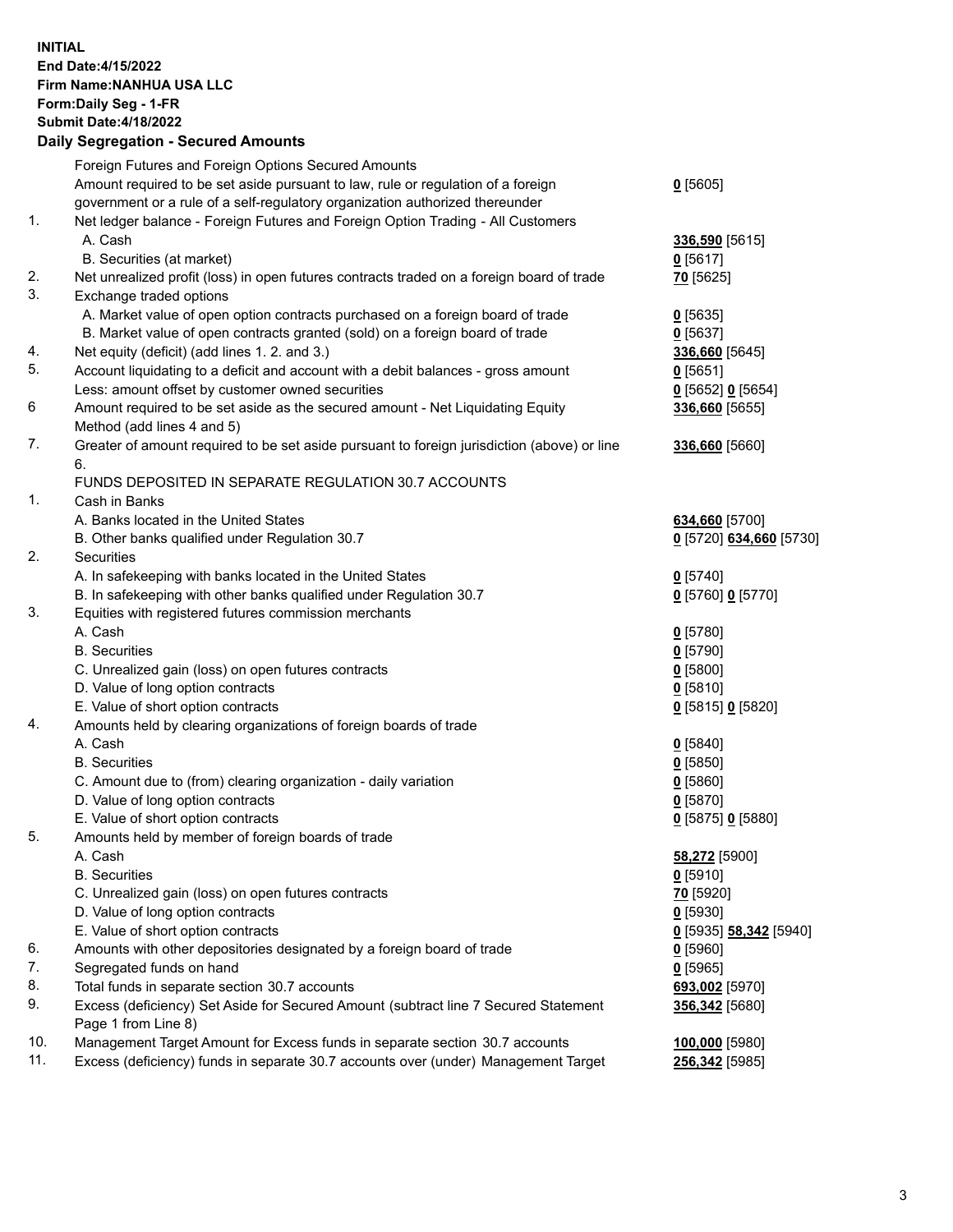| <b>INITIAL</b> | End Date: 4/15/2022<br>Firm Name: NANHUA USA LLC                                    |                     |  |  |  |
|----------------|-------------------------------------------------------------------------------------|---------------------|--|--|--|
|                | Form: Daily Seg - 1-FR                                                              |                     |  |  |  |
|                | <b>Submit Date: 4/18/2022</b>                                                       |                     |  |  |  |
|                |                                                                                     |                     |  |  |  |
|                | Daily Segregation - Segregation Statement                                           |                     |  |  |  |
|                | SEGREGATION REQUIREMENTS (Section 4d(2) of the CEAct)                               |                     |  |  |  |
| 1.             | Net ledger balance                                                                  |                     |  |  |  |
|                | A. Cash                                                                             | 203,786,214 [5000]  |  |  |  |
|                | B. Securities (at market)                                                           | 991,876 [5010]      |  |  |  |
| 2.             | Net unrealized profit (loss) in open futures contracts traded on a contract market  | 17,339,732 [5020]   |  |  |  |
| 3.             | Exchange traded options                                                             |                     |  |  |  |
|                | A. Market value of open option contracts purchased on a contract market             | 1,599,426 [5030]    |  |  |  |
|                | B. Market value of open option contracts granted (sold) on a contract market        | -13,457,744 [5040]  |  |  |  |
| 4.             | Net Equity (deficit) (add lines 1, 2, and 3)                                        | 210,259,504 [5050]  |  |  |  |
| 5.             | Accounts liquidating to a deficit and accounts with                                 |                     |  |  |  |
|                | debit balances - gross amount                                                       | $0$ [5060]          |  |  |  |
|                | Less: amount offset by customer owned securities                                    | $0$ [5070] 0 [5080] |  |  |  |
| 6.             | Amount required to be segregated (add lines 4 and 5)                                | 210,259,504 [5090]  |  |  |  |
|                | FUNDS IN SEGREGATED ACCOUNTS                                                        |                     |  |  |  |
| 7.             | Deposited in segregated funds bank accounts                                         |                     |  |  |  |
|                | A. Cash                                                                             | 4,350,145 [5100]    |  |  |  |
|                | B. Securities representing investment of customers' funds (at market)               | $0$ [5110]          |  |  |  |
|                | C. Securities held for particular customers or option customers in lieu of cash (at | $0$ [5120]          |  |  |  |
|                | market)                                                                             |                     |  |  |  |
| 8.             | Margins on deposit with derivatives clearing organizations of contract markets      |                     |  |  |  |
|                | A. Cash                                                                             | 230,387,366 [5130]  |  |  |  |
|                | B. Securities representing investment of customers' funds (at market)               | $0$ [5140]          |  |  |  |
|                | C. Securities held for particular customers or option customers in lieu of cash (at | 991,876 [5150]      |  |  |  |
|                | market)                                                                             |                     |  |  |  |
| 9.             | Net settlement from (to) derivatives clearing organizations of contract markets     | $0$ [5160]          |  |  |  |
| 10.            | Exchange traded options                                                             |                     |  |  |  |
|                | A. Value of open long option contracts                                              | 1,599,426 [5170]    |  |  |  |
|                | B. Value of open short option contracts                                             | -13,457,744 [5180]  |  |  |  |
| 11.            | Net equities with other FCMs                                                        |                     |  |  |  |
|                | A. Net liquidating equity                                                           | $0$ [5190]          |  |  |  |
|                | B. Securities representing investment of customers' funds (at market)               | 0 [5200]            |  |  |  |
|                | C. Securities held for particular customers or option customers in lieu of cash (at | $0$ [5210]          |  |  |  |
|                | market)                                                                             |                     |  |  |  |
| 12.            | Segregated funds on hand                                                            | $0$ [5215]          |  |  |  |
| 13.            | Total amount in segregation (add lines 7 through 12)                                | 223,871,069 [5220]  |  |  |  |
| 14.            | Excess (deficiency) funds in segregation (subtract line 6 from line 13)             | 13,611,565 [5230]   |  |  |  |
| 15.            | Management Target Amount for Excess funds in segregation                            | 3,500,000 [5240]    |  |  |  |
| 16.            | Excess (deficiency) funds in segregation over (under) Management Target Amount      | 10,111,565 [5250]   |  |  |  |
|                | <b>Excess</b>                                                                       |                     |  |  |  |